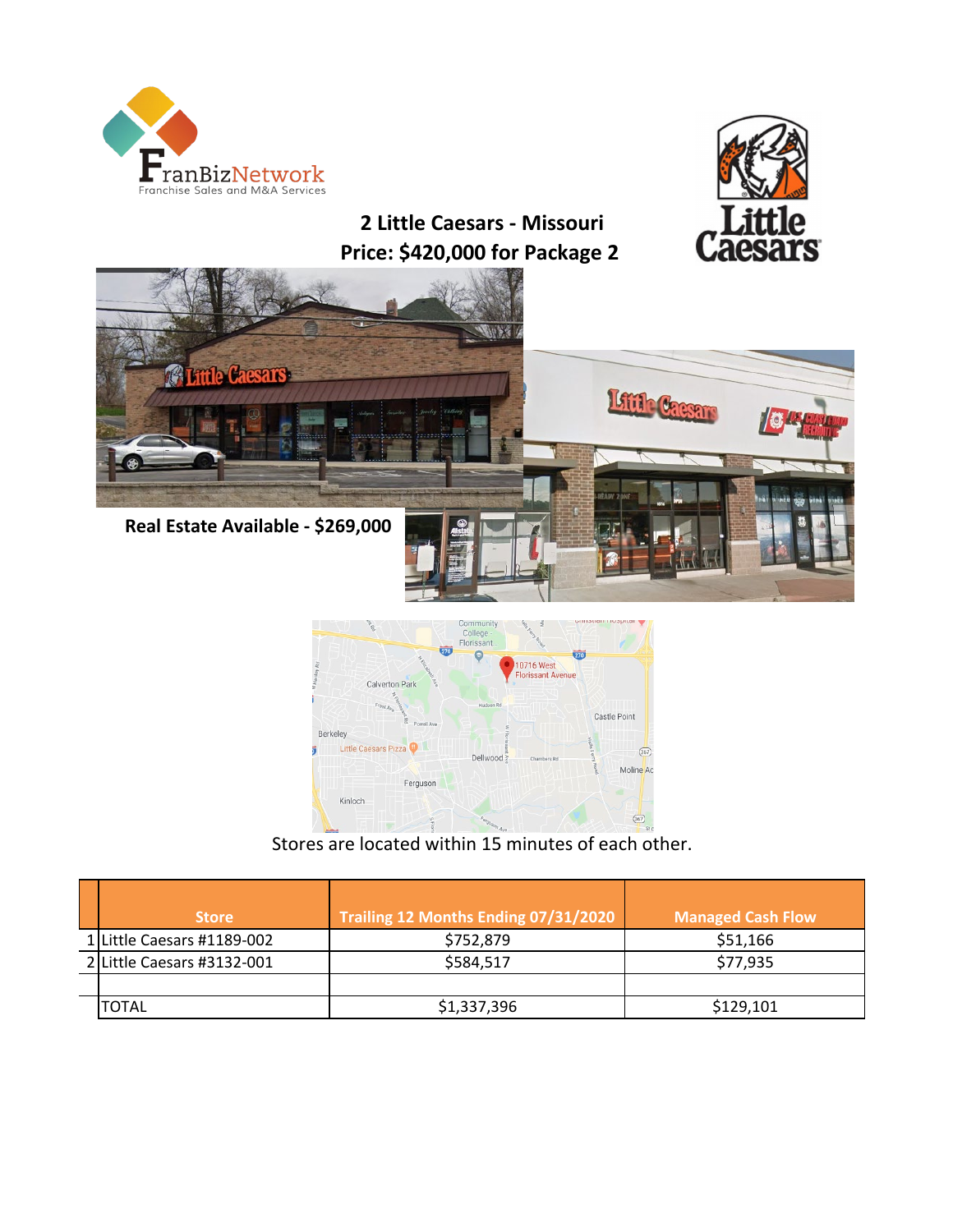

## **CONFIDENTIAL Executive Summary**



\$420,000 for package **Little Caesars #1189-002**  \$752,879 **220 N Florissant Road** Inventory: **Example 2018 Inventory:** \$10,000 **Caesars Ferguson, MO 63135** 



**List price does not include inventory, franchise transfer fees, or lease security deposits.**

\* Trailing 12 Months Ending 07/31/2020

Total Annual Sales\*:

\*\* Cash Flow is a net income projection based on trailing 12 months sales and expenses as stated on Seller's P&Ls. Adjustments are made to reflect brand norms for the region and/or expected<br>increases/decreases in costs. An increases/decreases in costs. Analysis is for proforma purposes only, Buyer should complete his own due diligence review. Ask your agent for summary of adjustments.

### **Franchise Information:**

Little Caesar's is one of the largest and fastest the growing pizza carry-out chains in the world with restaurants on five continents. Restaurant experience is preferred. Franchisor requires a minimum of \$250,000 net worth or 70% of purchase price, whichever is higher with \$100,000 liquid cash or 20% of purchase price, whichever is higher. IRA and 401K not acceptable as liquid, only items that can be liquidated within 24 hours.

| Franchise Agreement Expiration: 1/1/2028                                                                                                                                      | Transfer Fee: \$5,000                | Training Location: Detroit, MI               |
|-------------------------------------------------------------------------------------------------------------------------------------------------------------------------------|--------------------------------------|----------------------------------------------|
| Royalty: 6.0%                                                                                                                                                                 | Advertising: 4.0%                    | Training Period: 8 weeks                     |
| Remodel Requirements: Fully complaint with i7, Caesar Vision, Pizza Portals                                                                                                   |                                      |                                              |
| Lease Information:                                                                                                                                                            |                                      |                                              |
| Monthly Base Rent: \$3,000                                                                                                                                                    | Options: Available                   | Security Deposit: None                       |
| Percentage Rent: N/A                                                                                                                                                          | CAM: Included                        | Real Property Available: RE Available \$269K |
| Expiration: 1/31/2022                                                                                                                                                         | Monthly Property Tax: Included       | Increases: None                              |
| <b>Location Details:</b>                                                                                                                                                      |                                      |                                              |
| Business Established: 1/1/2000                                                                                                                                                | <b>Building Type: Stand Alone</b>    | Building Size: 2,800 SF                      |
| Owner Since: 1/1/2000                                                                                                                                                         | Seating: None                        | Employees: 14                                |
| Hours of Operation: Su-Sa 1:30a-10p                                                                                                                                           | Licenses Needed: Business and Health | Equipment Value: \$120,000                   |
| Stand alone, brick, 2 store front building located off of N. Florissant Road and Royal Avenue. Real estate available for \$269K. Rental income \$3,600/mo. Nearby competition |                                      |                                              |

includes St. Louis Fish & Chicken Grill, Popeye's Louisiana Kitchen, and Super Wings. Surrounded by residential properties.

### **Remember you have agreed to keep all FranBizNetwork listings confidential.**

As a part of the due diligence process you are encouraged to contact other franchisees with questions about the brand, but remember you are bound by a confidentiality agreement and cannot share the location or any details about the business you are considering buying. Please direct any questions you might have for the Seller to your FranBizNetwork agent. Feel free to visit the location(s) as a customer, but be discreet and do not ask questions of employees, managers, or other customers. Please do not draw unneccessary attention to yourself, as rumors of a pending sale can hurt the business.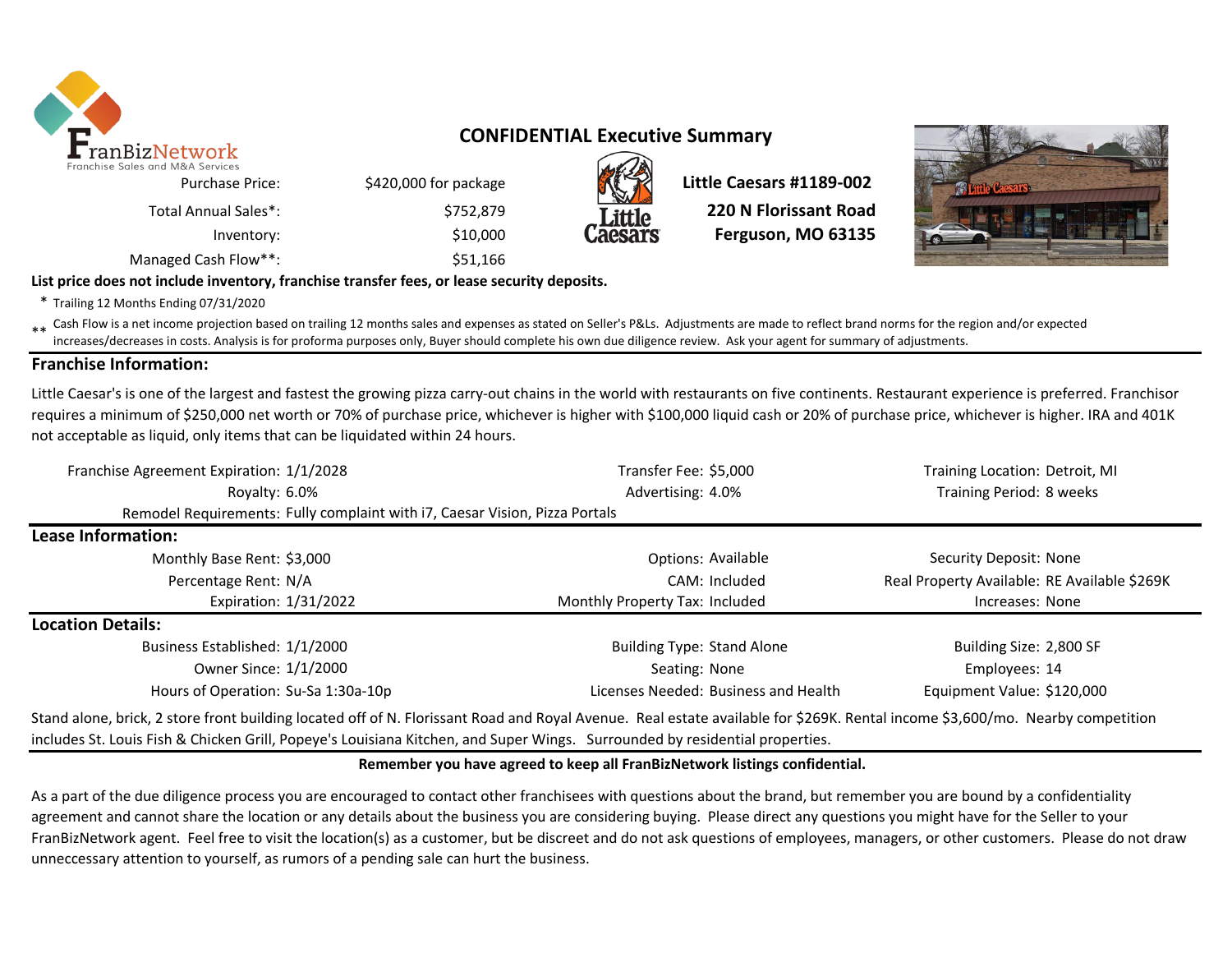



#### **MONTHLY SALES**

| <b>OCIC DELLI</b><br>Little Caesars #1189-002 |            |            |             |            |            |             |           |            |            |          |            |           |              |
|-----------------------------------------------|------------|------------|-------------|------------|------------|-------------|-----------|------------|------------|----------|------------|-----------|--------------|
|                                               | <b>Jan</b> | Feb.       | <b>Mar</b>  | <b>Apr</b> | <b>May</b> | <b>June</b> | July      | <b>Aug</b> | <b>Sep</b> | Oct      | <b>Nov</b> | Dec       | <b>TOTAL</b> |
| 2017                                          | \$60,127   | \$60,222   | \$66,174    | \$61,692   | \$66,921   | \$65,054    | \$66,177  | \$66,711   | \$63,049   | \$64,526 | \$58,157   | \$64,335  | \$763,145    |
| 2018                                          | \$56,123   | \$56,232   | \$64,391    | \$59,045   | \$65,453   | \$67,741    | \$63,919  | \$67,915   | \$61,126   | \$65,543 | \$65,649   | \$73,177  | \$766,314    |
| $5 +/-$                                       | (54,004)   | ( \$3,990) | (51,783)    | (52, 647)  | (51, 468)  | \$2,687     | (52, 258) | \$1,204    | (51, 923)  | \$1,017  | \$7,492    | \$8,842   | \$3,169      |
| $% +/-$                                       | $-7%$      | $-7%$      | $-3%$       | $-4%$      | $-2%$      | 4%          | $-3%$     | 2%         | $-3%$      | 2%       | 13%        | 14%       | 0.42%        |
|                                               |            |            |             |            |            |             |           |            |            |          |            |           |              |
| 2018                                          | \$56,123   | \$56,232   | \$64,391    | \$59,045   | \$65,453   | \$67,741    | \$63,919  | \$67,915   | \$61,126   | \$65,543 | \$65,649   | \$73,177  | \$766,314    |
| 2019                                          | \$57,266   | \$63,793   | \$68,351    | \$61,621   | \$65,819   | \$65,212    | \$66,330  | \$67,472   | \$61,403   | \$66,499 | \$59,928   | \$64,446  | \$768,140    |
| $$+/-$                                        | \$1,143    | \$7,561    | \$3,960     | \$2,576    | \$366      | (52, 529)   | \$2,411   | (5443)     | \$277      | \$956    | (55, 721)  | (58, 731) | \$1,826      |
| $% +/-$                                       | 2%         | 13%        | 6%          | 4%         | 1%         | $-4%$       | 4%        | $-1%$      | 0%         | 1%       | $-9%$      | $-12%$    | 0.24%        |
|                                               |            |            |             |            |            |             |           |            |            |          |            |           |              |
| 2019                                          | \$57,266   | \$63,793   | \$68,351    | \$61,621   | \$65,819   | \$65,212    | \$66,330  | \$67,472   | \$61,403   | \$66,499 | \$59,928   | \$64,446  | \$768,140    |
| 2020                                          | \$61,718   | \$62,194   | \$57,397    | \$52,847   | \$65,965   | \$64,659    | \$68,351  | \$0        | \$0        | \$0      | \$0        | \$0       | \$433,131    |
| \$+/-                                         | \$4,452    | (51,599)   | ( \$10,954) | (58, 774)  | \$146      | (5553)      | \$2,021   |            |            |          |            |           | (515, 261)   |
| $% +/-$                                       | 8%         | $-3%$      | $-16%$      | $-14%$     | 0%         | $-1%$       | 3%        |            |            |          |            |           | $-3.40%$     |

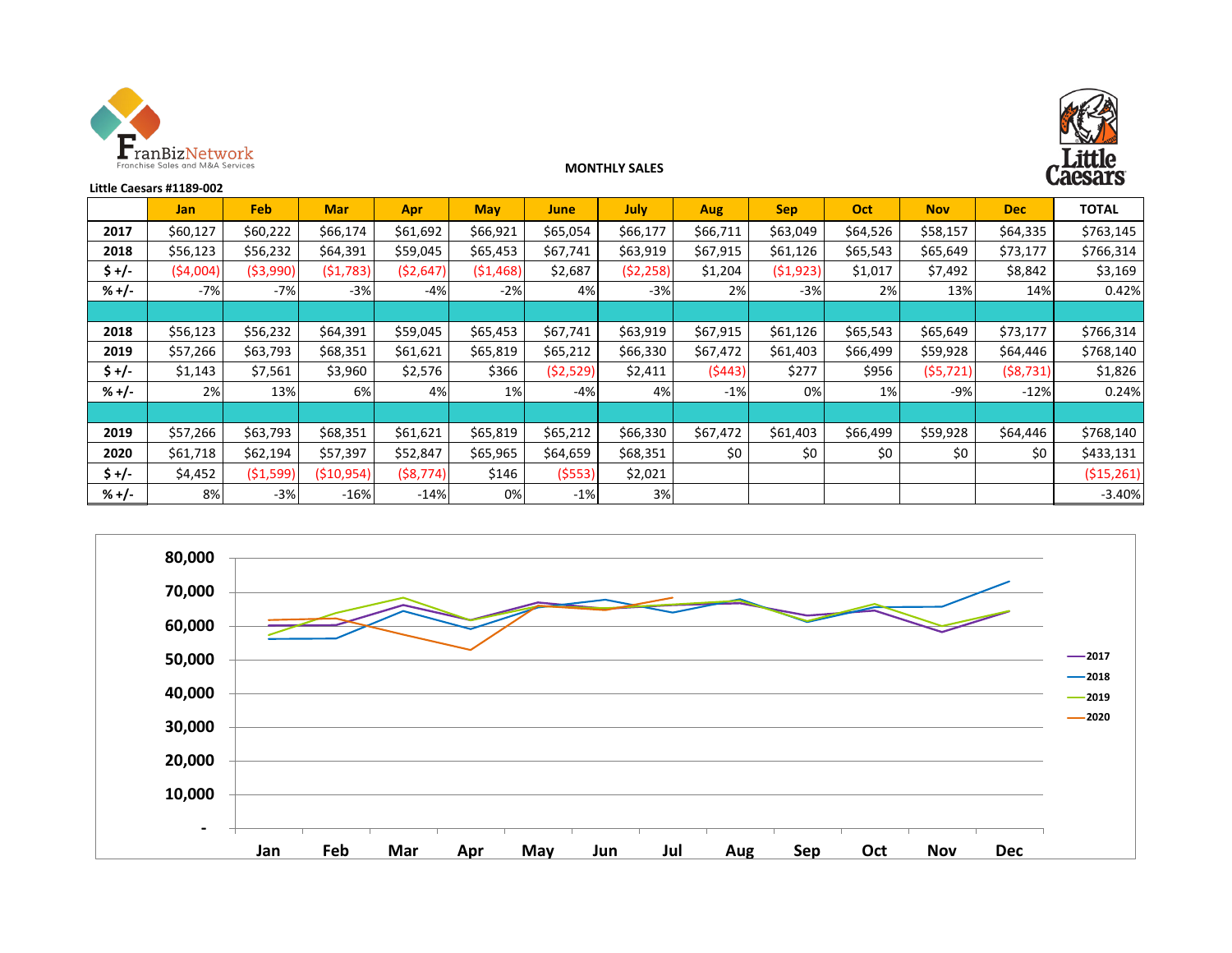



# **Little Caesars #1189-002 PROFORMA**

| Trailing 12 Months Ending 07/31/2020 |                                     |         |       |  |  |  |  |  |
|--------------------------------------|-------------------------------------|---------|-------|--|--|--|--|--|
|                                      |                                     |         |       |  |  |  |  |  |
| <b>SALES</b>                         | \$                                  | 752,879 |       |  |  |  |  |  |
|                                      |                                     |         |       |  |  |  |  |  |
|                                      |                                     |         |       |  |  |  |  |  |
| COGS:                                | \$                                  | 260,120 | 34.6% |  |  |  |  |  |
| Crew Labor:                          | \$                                  | 149,597 | 19.9% |  |  |  |  |  |
| GM:                                  | \$                                  | 46,000  | 6.1%  |  |  |  |  |  |
| Workers Comp*:                       | \$                                  | 3,912   | 2.0%  |  |  |  |  |  |
| Payroll Taxes*:                      | \$                                  | 23,511  | 12.0% |  |  |  |  |  |
| <b>R&amp;M:</b>                      | \$                                  | 6,023   | 0.8%  |  |  |  |  |  |
| Non-Ingredient:                      | $\overline{\xi}$                    | 44,269  | 5.9%  |  |  |  |  |  |
| Utilities:                           | \$                                  | 20,351  | 2.7%  |  |  |  |  |  |
| Rent:                                | \$                                  | 36,000  | 4.8%  |  |  |  |  |  |
| Property Tax:                        | \$                                  | 734     | 0.1%  |  |  |  |  |  |
| Local Advertising:                   | \$                                  | 828     | 0.1%  |  |  |  |  |  |
| Nat'l Advertising:                   | \$                                  | 30,115  | 4.0%  |  |  |  |  |  |
| Royalty:                             | $\overline{\boldsymbol{\varsigma}}$ | 45,173  | 6.0%  |  |  |  |  |  |
| Insurance:                           | \$                                  | 9,980   | 1.3%  |  |  |  |  |  |
| <b>Bank Charges:</b>                 | \$                                  | 1,050   | 0.1%  |  |  |  |  |  |
| <b>Credit Card Fees:</b>             | \$                                  | 11,820  | 1.6%  |  |  |  |  |  |
| <b>Professional Services:</b>        | $\overline{\boldsymbol{\varsigma}}$ | 7,041   | 0.9%  |  |  |  |  |  |
| <b>Outside Services:</b>             | \$                                  | 1,630   | 0.2%  |  |  |  |  |  |
| Laundry/Uniforms:                    | \$                                  | 498     | 0.1%  |  |  |  |  |  |
| Cash Over/Short:                     | \$                                  | 753     | 0.1%  |  |  |  |  |  |
| Other G&A:                           | \$                                  | 368     | 0.0%  |  |  |  |  |  |
| <b>Total Expenses:</b>               | \$                                  | 701,713 | 93.2% |  |  |  |  |  |
| <b>Managed Cash Flow:</b>            | \$                                  | 51,166  | 6.8%  |  |  |  |  |  |

\*Workers Comp and Payroll Taxes shown as a % of Total Labor. Executive Summary materials and Proforma were derived from documents provided by Seller and were prepared by FranBizNetwork to help prospective Buyers complete a summary review. These materials should not replace the Buyer's review of actual books and records and a thorough due diligence process. Buyers should not rely on these materials as definitive, but should instead consult the actual due diligence documents.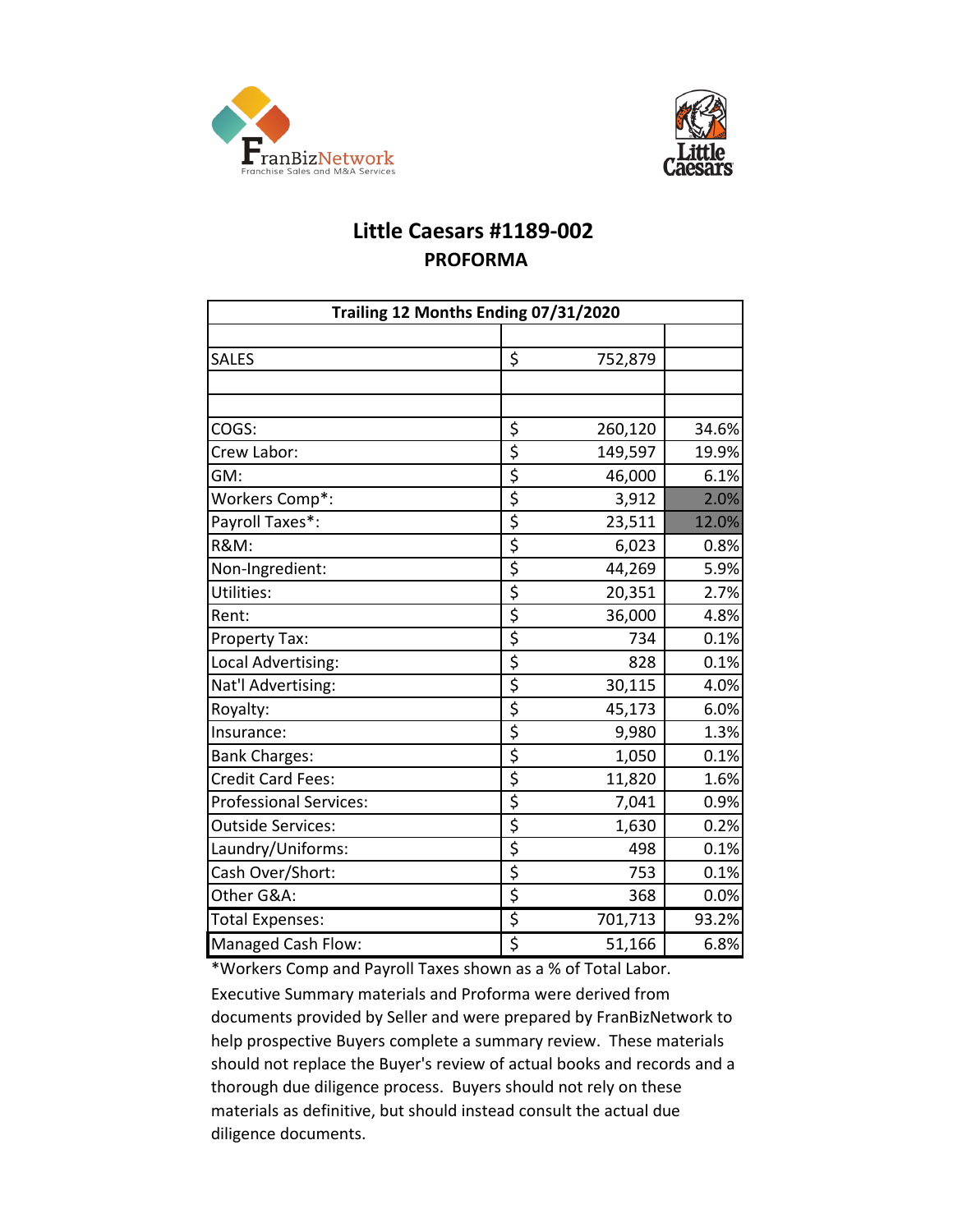

## **CONFIDENTIAL Executive Summary**



\$420,000 for package **Little Caesars #3132-001 10716 W. Florissant Road** Inventory: \$8,000 \$8,000 **Tittle** Ferguson, MO 63136



**List price does not include inventory, franchise transfer fees, or lease security deposits.**

Managed Cash Flow<sup>\*\*</sup>: \$77,935

\* Trailing 12 Months Ending 07/31/2020

\*\* Cash Flow is a net income projection based on trailing 12 months sales and expenses as stated on Seller's P&Ls. Adjustments are made to reflect brand norms for the region and/or expected increases/decreases in costs. Analysis is for proforma purposes only, Buyer should complete his own due diligence review. Ask your agent for summary of adjustments.

### **Franchise Information:**

Little Caesar's is one of the largest and fastest the growing pizza carry-out chains in the world with restaurants on five continents. Restaurant experience is preferred. Franchisor requires a minimum of \$250,000 net worth or 70% of purchase price, whichever is higher with \$100,000 liquid cash or 20% of purchase price, whichever is higher. IRA and 401K not acceptable as liquid, only items that can be liquidated within 24 hours.

| Franchise Agreement Expiration: 1/1/2025                                                                                                                                         | Transfer Fee: \$5,000                | Training Location: Detroit, MI |
|----------------------------------------------------------------------------------------------------------------------------------------------------------------------------------|--------------------------------------|--------------------------------|
| Rovalty: 6.0%                                                                                                                                                                    | Advertising: 4.4%                    | Training Period: 6 weeks       |
| Remodel Requirements: Fully compliant with i7, Caesar Vision and Pizza Portal                                                                                                    |                                      |                                |
| Lease Information:                                                                                                                                                               |                                      |                                |
| Monthly Base Rent: \$2,000                                                                                                                                                       | Options: Available                   | Security Deposit: None         |
| Percentage Rent: N/A                                                                                                                                                             | CAM: Included                        | Real Property Available: No    |
| Expiration: $1/1/2024$                                                                                                                                                           | Monthly Property Tax: Included       | Increases: TBD                 |
| <b>Location Details:</b>                                                                                                                                                         |                                      |                                |
| Business Established: 1/1/2014                                                                                                                                                   | Building Type: Inline                | Building Size: 1,500 SF        |
| Owner Since: 1/1/2014                                                                                                                                                            | Seating: None                        | Employees: 10                  |
| Hours of Operation: Su-Sa 10:30a-10p                                                                                                                                             | Licenses Needed: Business and Health | Equipment Value: \$105,000     |
| Located in a strip mall off W. Florissant Road, across street from Sams Club and Walmart Supercenter. Other tenants include All State, US Coast Guard Recruiting, MetroPCS, Remy |                                      |                                |
| Beauty, Goodwill, Central Bank. Nearby competition includes Hibachi Grill Buffet, Domino's, Starbucks, Wingstop and McDonalds.                                                   |                                      |                                |

### **Remember you have agreed to keep all FranBizNetwork listings confidential.**

As a part of the due diligence process you are encouraged to contact other franchisees with questions about the brand, but remember you are bound by a confidentiality agreement and cannot share the location or any details about the business you are considering buying. Please direct any questions you might have for the Seller to your FranBizNetwork agent. Feel free to visit the location(s) as a customer, but be discreet and do not ask questions of employees, managers, or other customers. Please do not draw unneccessary attention to yourself, as rumors of a pending sale can hurt the business.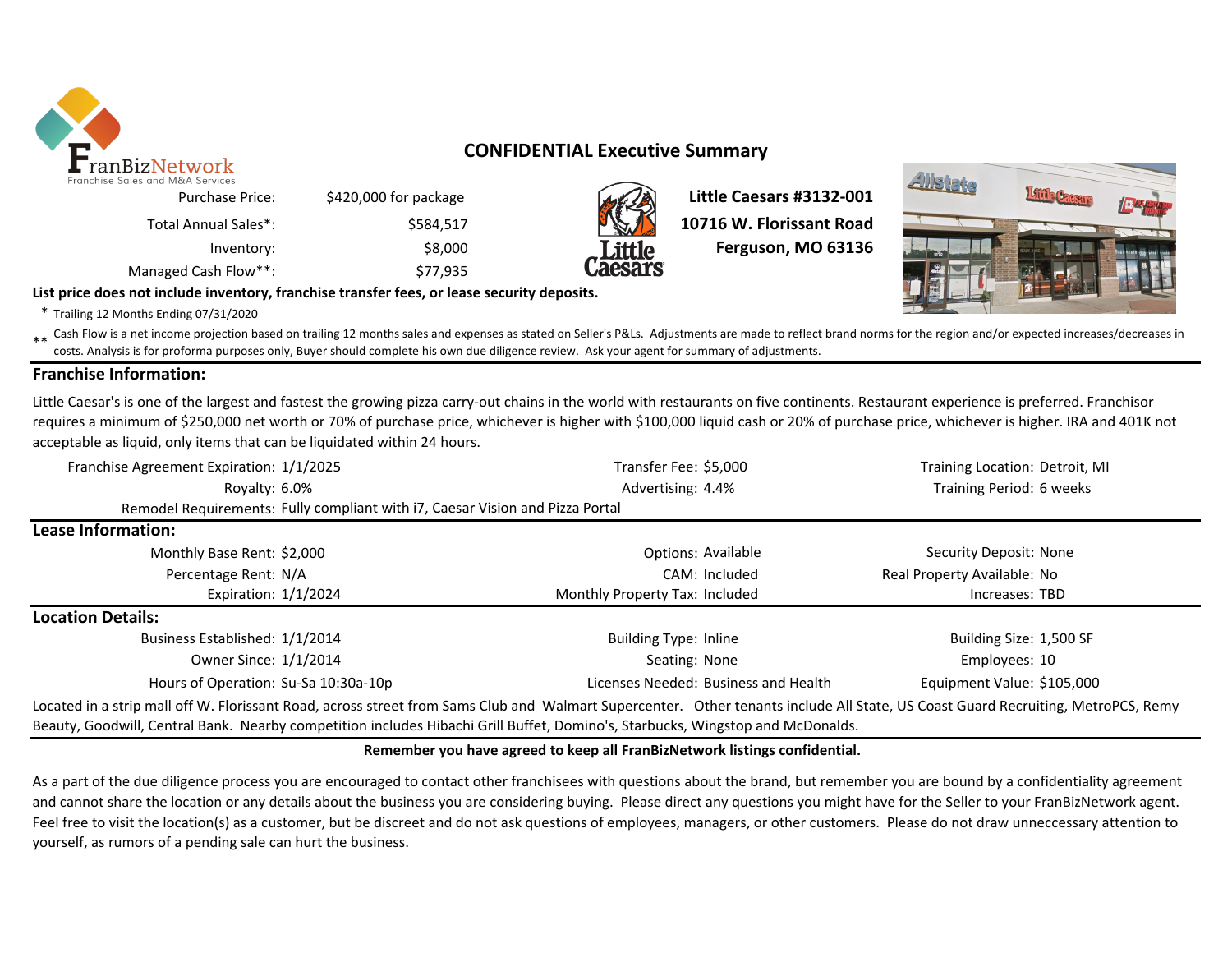



### **MONTHLY SALES**

| Little Caesars #3132-001 |            |            |            |            |            |             |             |          |            |          |            |            |              |
|--------------------------|------------|------------|------------|------------|------------|-------------|-------------|----------|------------|----------|------------|------------|--------------|
|                          | <b>Jan</b> | <b>Feb</b> | <b>Mar</b> | <b>Apr</b> | <b>May</b> | <b>June</b> | <b>July</b> | Aug      | <b>Sep</b> | Oct      | <b>Nov</b> | <b>Dec</b> | <b>TOTAL</b> |
| 2017                     | \$39,183   | \$40,672   | \$44,233   | \$39,924   | \$44,872   | \$43,776    | \$43,448    | \$42,975 | \$40,815   | \$40,223 | \$39,571   | \$45,486   | \$505,178    |
| 2018                     | \$37,252   | \$37,010   | \$44,089   | \$38,587   | \$42,658   | \$45,160    | \$40,997    | \$46,004 | \$41,913   | \$44,908 | \$46,293   | \$49,976   | \$514,847    |
| \$+/-                    | (51,931)   | (\$3,662)  | (5144)     | (51, 337)  | (52, 214)  | \$1,384     | (52, 451)   | \$3,029  | \$1,098    | \$4,685  | \$6,722    | \$4,490    | \$9,669      |
| $% +/-$                  | $-5%$      | $-9%$      | 0%         | $-3%$      | -5%        | 3%          | $-6%$       | 7%       | 3%         | 12%      | 17%        | 10%        | 2%           |
|                          |            |            |            |            |            |             |             |          |            |          |            |            |              |
| 2018                     | \$37,252   | \$37,010   | \$44,089   | \$38,587   | \$42,658   | \$45,160    | \$40,997    | \$46,004 | \$41,913   | \$44,908 | \$46,293   | \$49,976   | \$514,847    |
| 2019                     | \$40,070   | \$44,172   | \$49,734   | \$43,294   | \$48,148   | \$47,180    | \$47,604    | \$49,395 | \$42,885   | \$46,638 | \$45,630   | \$48,495   | \$553,245    |
| \$+/-                    | \$2,818    | \$7,162    | \$5,645    | \$4,707    | \$5,490    | \$2,020     | \$6,607     | \$3,391  | \$972      | \$1,730  | (5663)     | (51, 481)  | \$38,398     |
| $% +/-$                  | 8%         | 19%        | 13%        | 12%        | 13%        | 4%          | 16%         | 7%       | 2%         | 4%       | $-1%$      | $-3%$      | 7%           |
|                          |            |            |            |            |            |             |             |          |            |          |            |            |              |
| 2019                     | \$40,070   | \$44,172   | \$49,734   | \$43,294   | \$48,148   | \$47,180    | \$47,604    | \$49,395 | \$42,885   | \$46,638 | \$45,630   | \$48,495   | \$553,245    |
| 2020                     | \$45,138   | \$47,533   | \$43,829   | \$41,827   | \$53,523   | \$51,989    | \$67,635    | \$0      | \$0        | \$0      | \$0        | \$0        | \$351,474    |
| $5 +/-$                  | \$5,068    | \$3,361    | ( \$5,905) | (51, 467)  | \$5,375    | \$4,809     | \$20,031    |          |            |          |            |            | \$31,272     |
| $% +/-$                  | 13%        | 8%         | $-12%$     | $-3%$      | 11%        | 10%         | 42%         |          |            |          |            |            | 10%          |